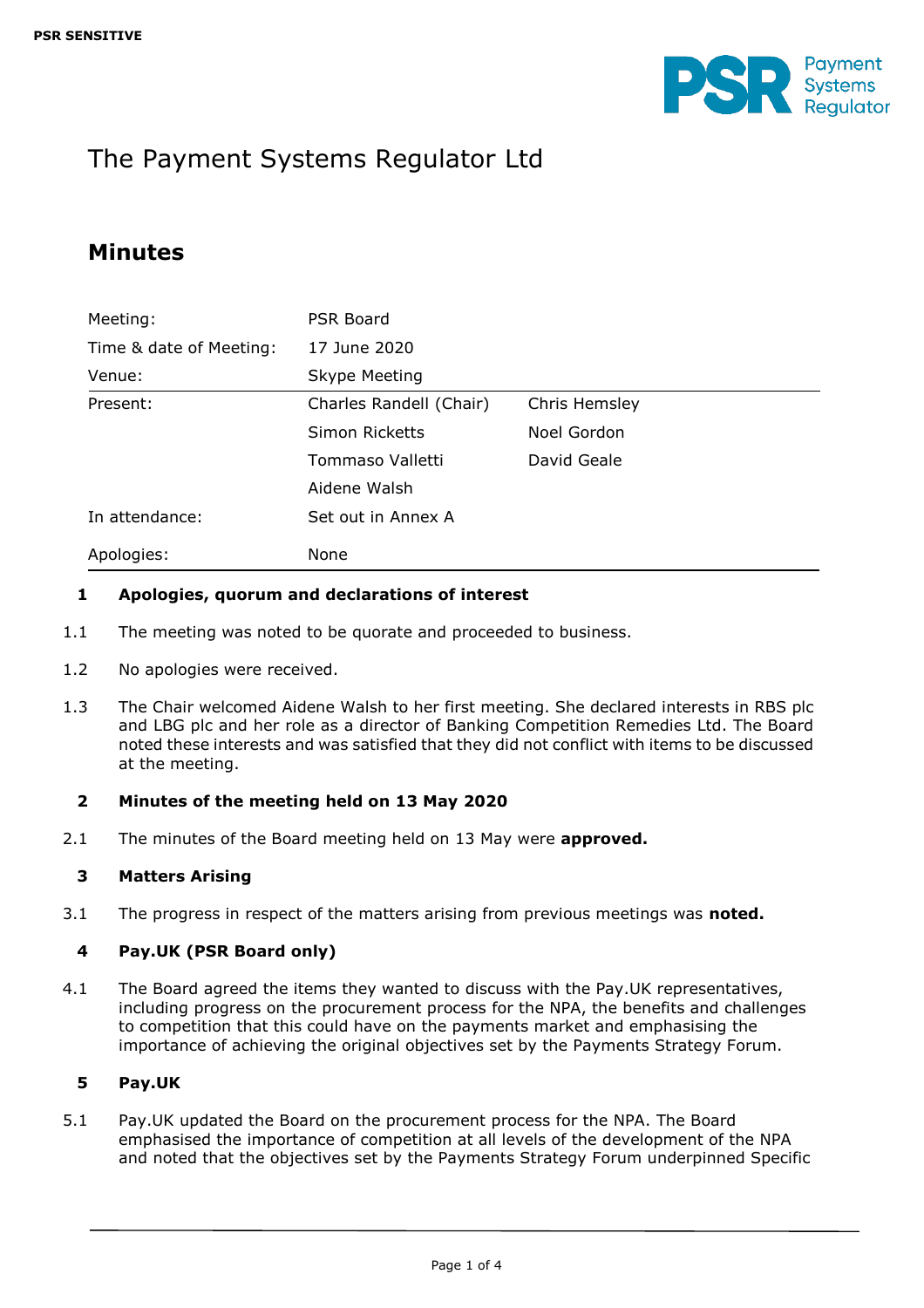Directions 2 and 3 given by the PSR. The Board and Pay.UK discussed competition and innovation.

#### **6 Pay.UK Board de-brief**

6.1 The Board reflected on the discussion with Pay.UK and agreed the next steps with the PSR team.

#### **7 Review of the effectiveness of the Board and Committees**

- 7.1 The Independent Audit representatives presented the findings of the Board's annual effectiveness review. Overall, it was reported that scores had improved on the previous year, providing a positive picture of how the Board is performing. It was felt that the Board operates in a spirit of trust and openness, and meetings were inclusive and supportive of the leadership team. Board papers and the PSR's interactions with the FCA were also noted to have improved.
- 7.2 The Board discussed areas where more focus was needed, including establishing, monitoring and measuring strategic objectives, continuing improvement to interactions with the FCA, review of Board composition, and succession planning and how the Board considers the needs of, and engages with, industry and stakeholders.

#### **8 Access to Cash update**

- 8.1 The Board was updated on LINK's emergency plan (concerning potential instances in the near term, where large scale conversions of free to use ATMs would result in gaps in the Protected ATM footprint and loss of access for consumers), and the thresholds for this plan to be triggered. The Board noted that LINK had to comply with competition law, which may limit its discretion to some extent. However, the Board said it was important that LINK's threshold take into account the disproportionate impact that loss of cash access has on areas where there are more vulnerable consumers, particularly given the current conditions in the Covid-19 crisis.
- 8.2 The Board discussed possible approaches to long term cash access models. It was noted that a joint PSR and FCA roundtable will be held with industry participants to obtain their commitment to work on developing solutions that could best meet people's longterm cash access needs. The Board emphasised its keenness to see momentum for proposals on future cash access models. It is also keen that the analytical framework used for assessing potential future models have a broad focus, and have sufficiently detailed objectives, to help ensure appropriate outcomes for consumers.
- 8.3 The Board **agreed** the PSR should communicate to LINK the importance of overlaying vulnerability as a factor when establishing the criteria for triggering its emergency plan, and encouraged continued close working and alignment during this critical time.

#### **9 PSR Annual Report & Accounts 2019/20**

- 9.1 The Board were advised that there had been delays in the PSR accounts being audited by the NAO, due to the impact of COVID-19 on the NAO audit team, which had resulted in the need to postpone the laying of the PSR Annual Report and Accounts to September. The team are working with the FCA to ensure any requirements to publish particular sections of the Annual Report and Accounts before September are met. In the interim, final amendments are being made including to update fast-moving and highprofile items.
- 9.2 The Board **agreed** for final approval of the Annual Report and audited Accounts to be done via written procedure.

#### **10 Any other business**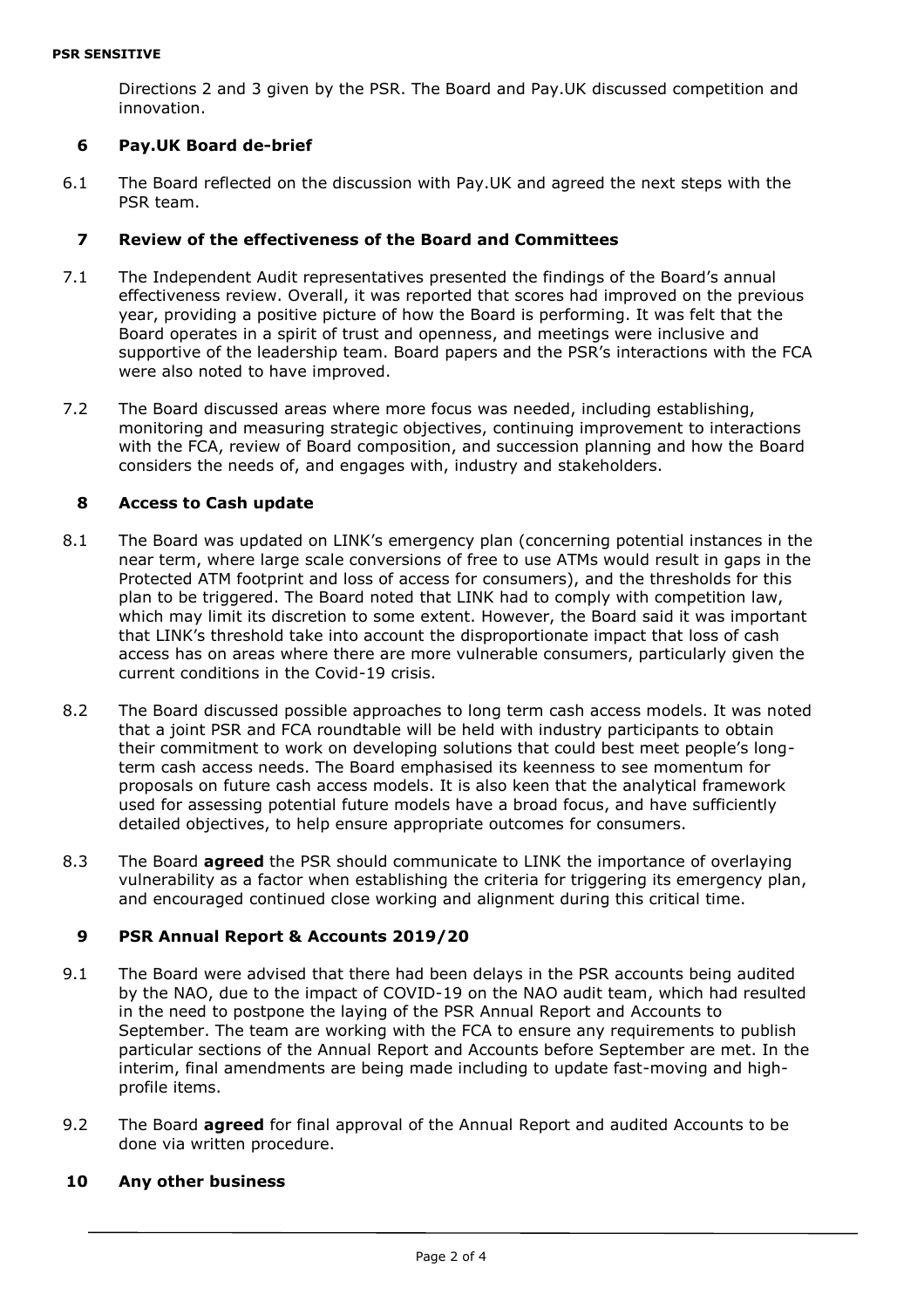#### **PSR SENSITIVE**

10.1 With no further items of business to discuss the meeting closed.

# **Charles Randell**

Chair